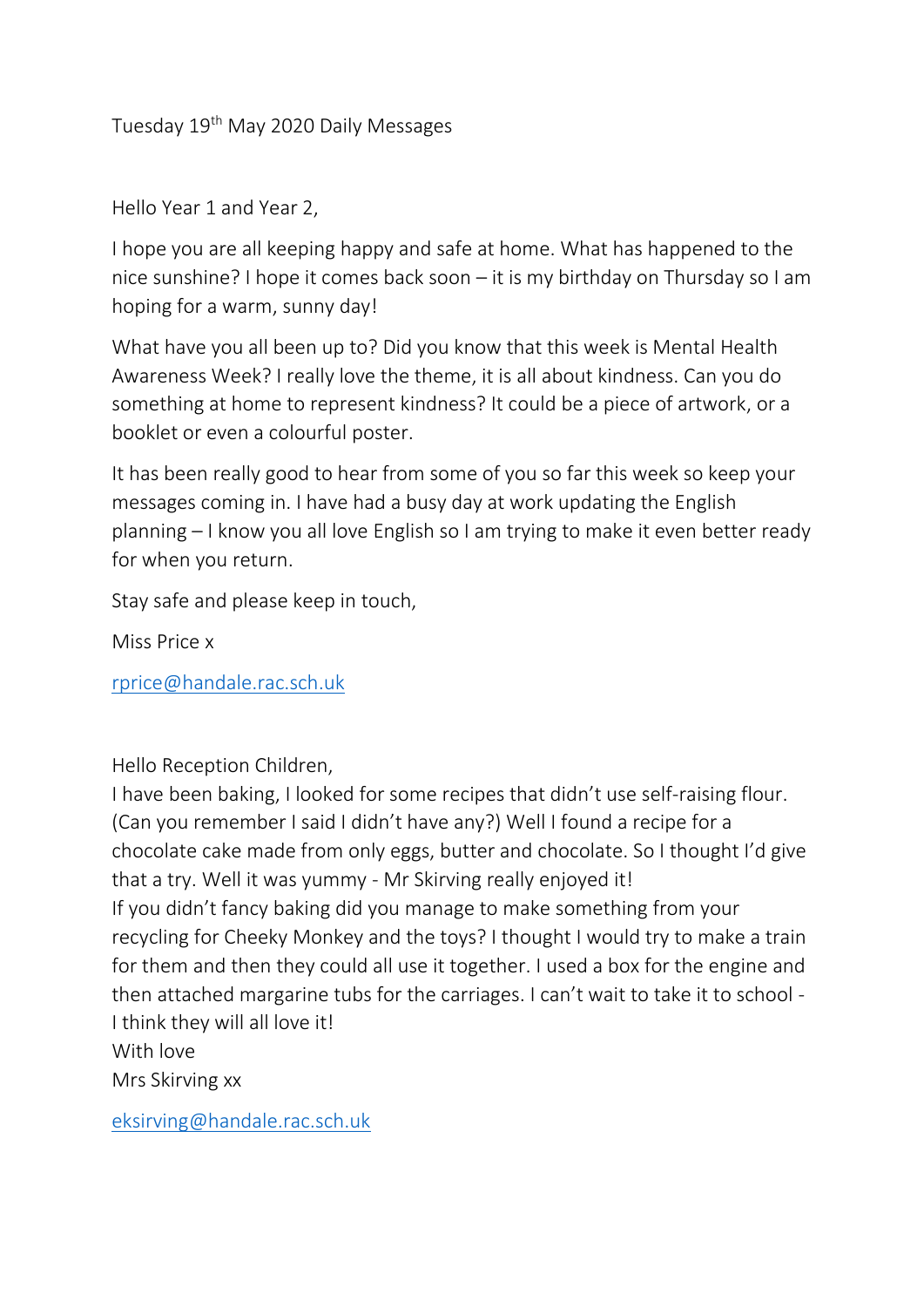## Hi Year 3

Today I have been in school, doing some jobs in our classroom. It was very quiet without you all there.

How are you all getting on at home? Have you completed any of the reading activities from your packs? Have you read any amazing books while you have been at home? If you have, you could write a book review or a letter to recommend it. I have just started reading a great book at home. Once I start reading, I find that hours can pass without me realising, which is great during times like these when I am stuck at home a lot. It would be lovely to hear about any brilliant books you have been reading at home.

Keep in touch,

Mrs Porter x

[rporter@handale.rac.sch.uk](mailto:rporter@handale.rac.sch.uk)

Hello Year 6, as always I hope today finds you well. Lovely to hear from a number of you telling me about the work you are doing, asking questions that you need answering and providing me with book reviews. It's always good to hear from you and every message is welcomed. This will be the last week of daily messages with Year 6 due back in school on 1st June and with it being half term next week, Friday will probably be the last daily message that I send. However, that does not mean that I am not here. You can still contact me anytime during this week and next with any questions you would like answered or to show me your work. There is never a bad time so please just get in touch. Of course, and always, tell me about what you have been up to. It is always interesting hearing about other people's lives and as my favourite people, your lives are important to me so keep in touch.

How do you feel about coming back? Let me know.

Take care all of you.

Mr Emmerson

[pemmerson@handale.rac.sch.uk](mailto:pemmerson@handale.rac.sch.uk)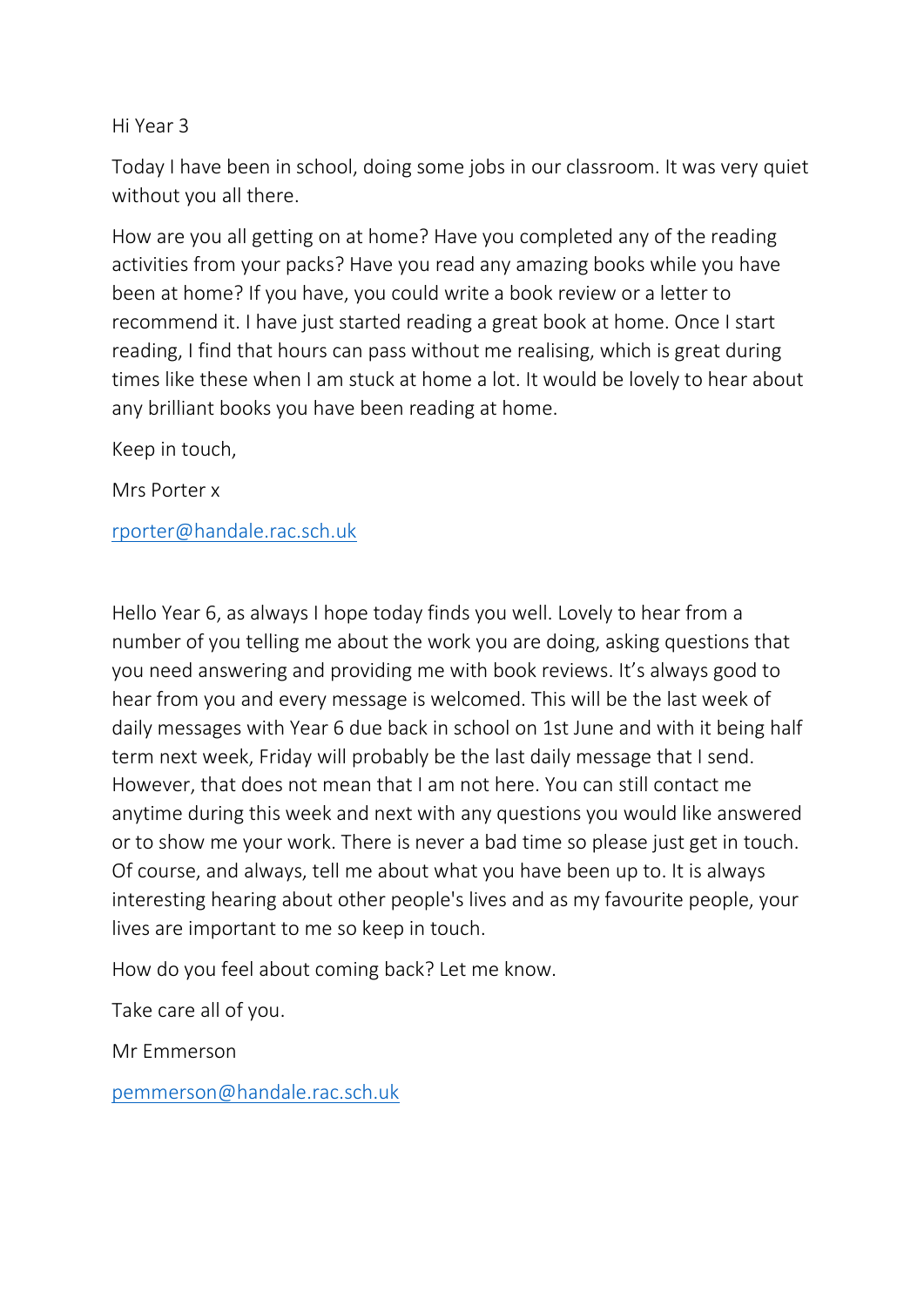Hello Year 4,

I hope you are all ok and keeping safe. It seems so long ago now since we were last in school but I am really glad that lots of you have kept in touch to show me what you have been up to.

It is important that we keep communicating as it will make things a little bit easier when we return to school.

I have been busy completing some work at home today, I had a really good day in school yesterday and it has made me look forward to seeing you all even more – let's hope it isn't too much longer.

Take care,

Mr Farrier

[rfarrier@handale.rac.sch.uk](mailto:rfarrier@handale.rac.sch.uk)

Hey guys,

How are you all doing? As always I hope you are well and keeping yourself busy. The situation we are still in is beginning to feel normal now, isn't it? Well hopefully soon we will be back to 'normal' as we used to know it and back in the classroom learning and having fun. I do miss you all and can't wait to see you again. Today I got up early and have been doing lots of work at home, keeping my mind busy thinking of all the things we will be doing when we return. I've still only heard from Ethan since we've been away from school via email, so if you can, send me a picture or just a message I would love to hear from you all.

Take care all of you,

Miss Kendall

[ekendall@handale.rac.sch.uk](mailto:ekendall@handale.rac.sch.uk)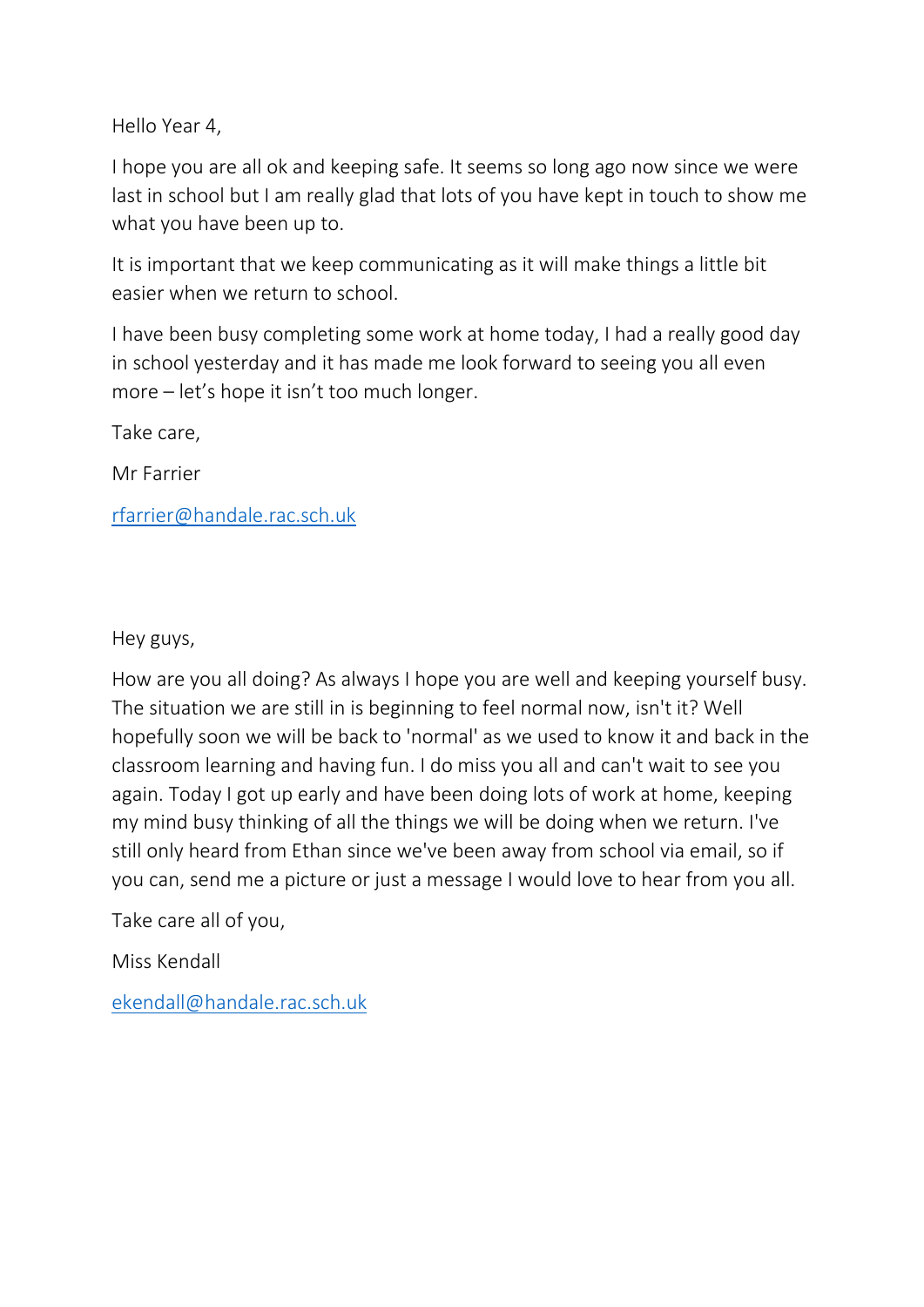

Hello Nursery Children,

Today we thought we would play some games. Mrs Lister said we could choose 3 games to play. Our favourite was Tumbling Monkeys. Mrs Lister showed us how to play it. We needed to throw the dice and then whatever colour it landed on we had to pull out that coloured straw. But when we pulled out the straw we had to be careful that all the monkeys didn't fall from the tree. It was really exciting as we pulled each straw waiting to see if the monkeys would come tumbling down! Have you been playing any games with your family?

Love from Morning Floppy and Afternoon Floppy xx [clister@handale.rac.sch.uk](mailto:clister@handale.rac.sch.uk)